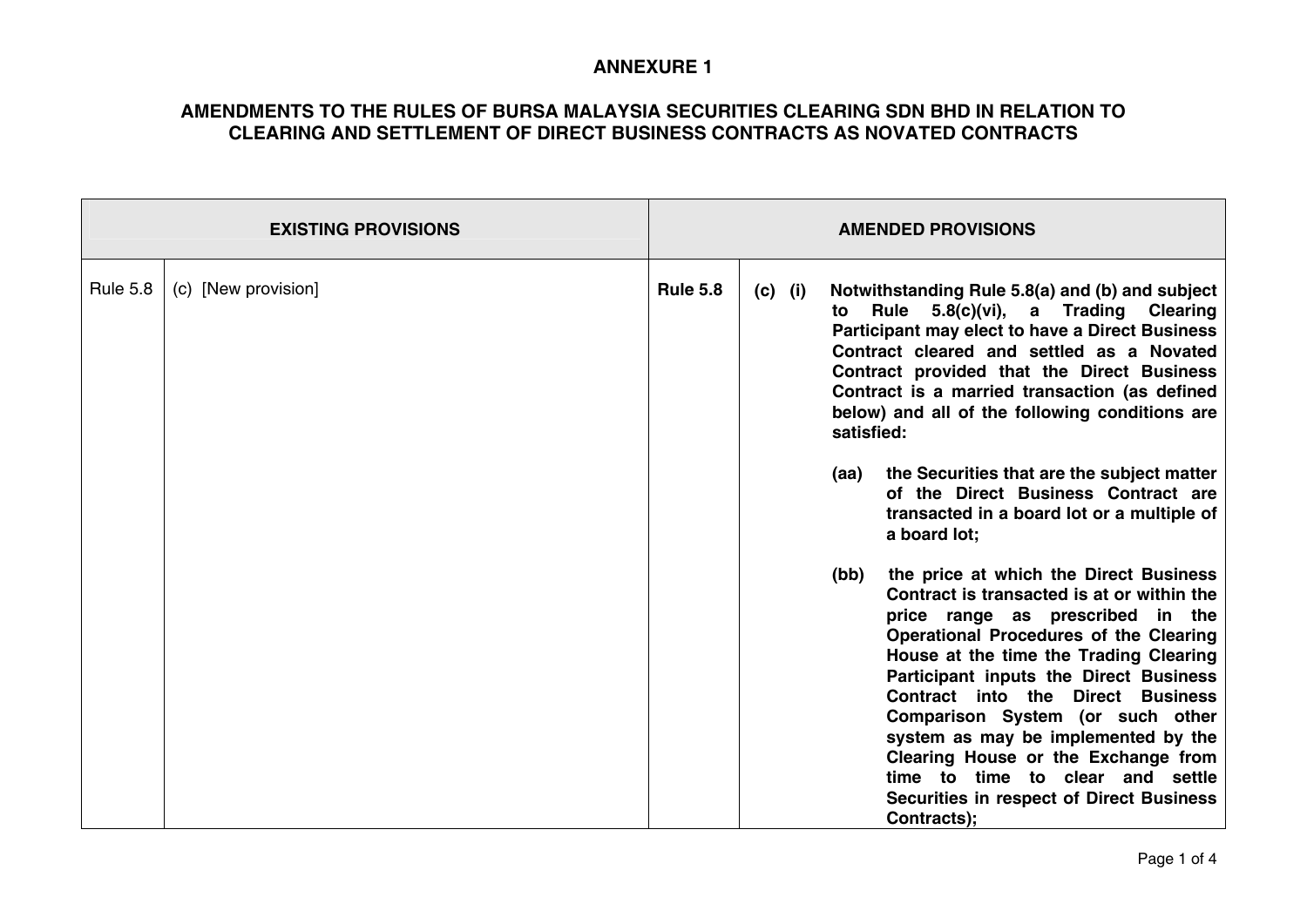| <b>EXISTING PROVISIONS</b> | <b>AMENDED PROVISIONS</b>                                                                                                                                                                                                                                                                                                                           |  |
|----------------------------|-----------------------------------------------------------------------------------------------------------------------------------------------------------------------------------------------------------------------------------------------------------------------------------------------------------------------------------------------------|--|
|                            | the election to clear and settle Direct<br>(cc)<br><b>Contracts</b><br><b>Business</b><br><b>Novated</b><br><b>as</b><br>Contracts must be made within the time<br>prescribed<br>the<br><b>Operational</b><br>in<br><b>Procedures; and</b>                                                                                                          |  |
|                            | the Securities that are the<br>subject<br>(dd)<br>matter of the Direct Business Contract<br>are not Designated Securities as defined<br>in the Exchange Rules.                                                                                                                                                                                      |  |
|                            | For purposes of Rule 5.8(c)(i), a "married<br>transaction"<br>shall<br>off-market<br>mean an<br>transaction in Securities where the Trading<br>Clearing Participant acts on behalf of both its<br>buying and selling clients or where the Trading<br>Clearing Participant acts on its own behalf and<br>on behalf of its clients.                   |  |
|                            | Where a Direct Business Contract is accepted<br>(ii)<br>by the Clearing House for clearing and<br>settlement as a Novated Contract under Rule<br>5.8(c)(i), the Direct Business Contract becomes<br>a Novated Contract for purposes of these<br>Rules and the relevant provisions in these<br>Rules pertaining to Novated Contracts shall<br>apply. |  |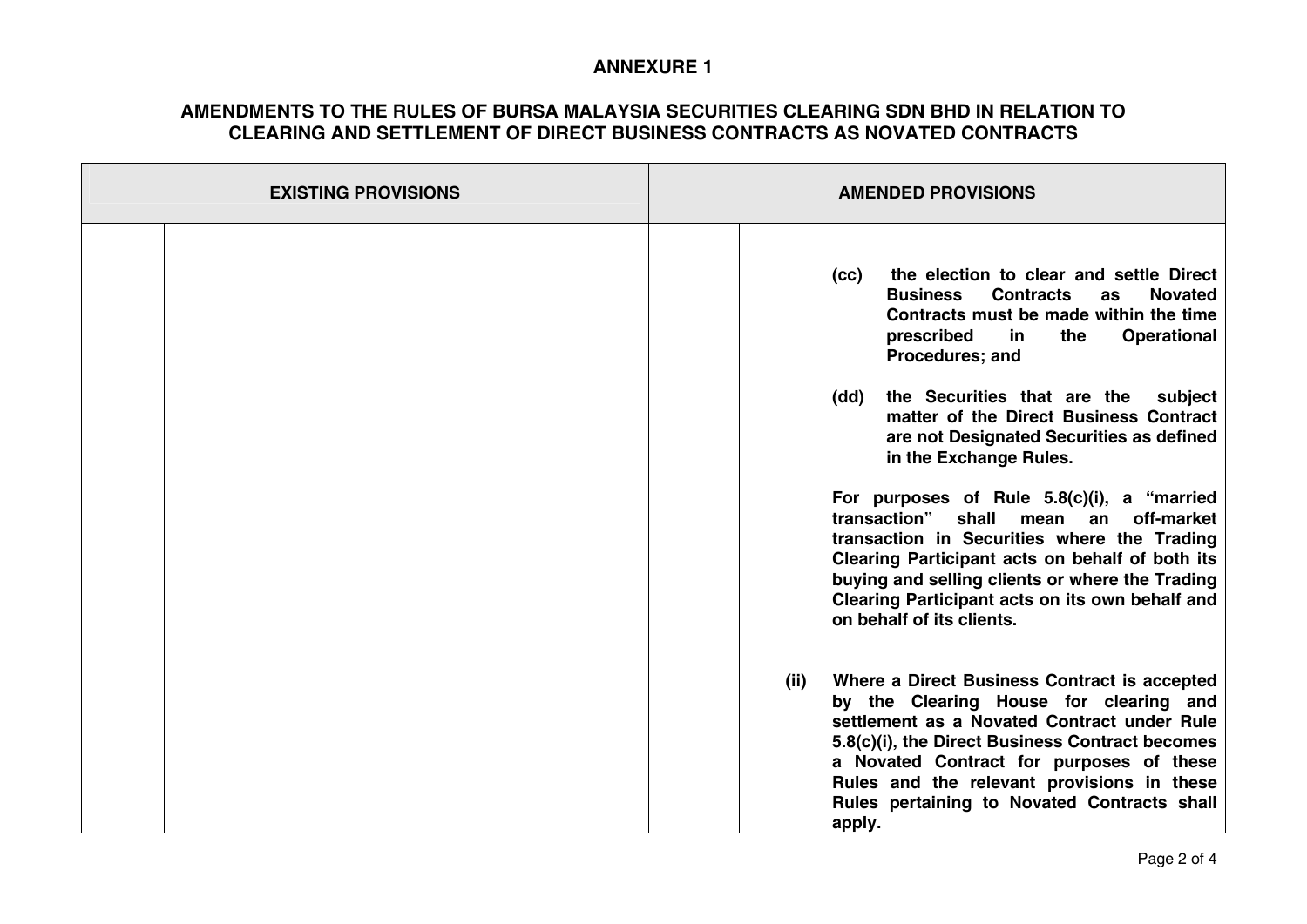| <b>EXISTING PROVISIONS</b> | <b>AMENDED PROVISIONS</b>                                                                                                                                                                                                                                                              |  |
|----------------------------|----------------------------------------------------------------------------------------------------------------------------------------------------------------------------------------------------------------------------------------------------------------------------------------|--|
|                            | Without prejudice to any of its rights under<br>(iii)<br>these Rules, the Clearing House may reject an<br>election to clear and settle a Direct Business<br><b>Contract as a Novated Contract:</b>                                                                                     |  |
|                            | where the Trading Clearing Participant<br>(aa)<br>fails to satisfy any of the conditions set<br>out under Rule 5.8(c)(i); or                                                                                                                                                           |  |
|                            | where in the opinion of the Clearing<br>(bb)<br>House, acceptance of the election poses<br>or is likely to pose undue risks to the<br>Clearing House or the rejection is<br>warranted in the interest of maintaining<br>orderly clearing and settlement of<br><b>Market Contracts.</b> |  |
|                            | Where the Clearing House exercises its power<br>(iv)<br>under Rule 5.8(c)(iii), the Direct Business<br>Contract shall be cleared and settled in<br>accordance with Rule 5.8(a) and Section A of<br>Chapter 5, where relevant.                                                          |  |
|                            | Failure to satisfy any of the conditions under<br>(v)<br>Rule $5.8(c)(i)$ shall constitute a breach of this<br>Rule by the Trading Clearing Participant                                                                                                                                |  |